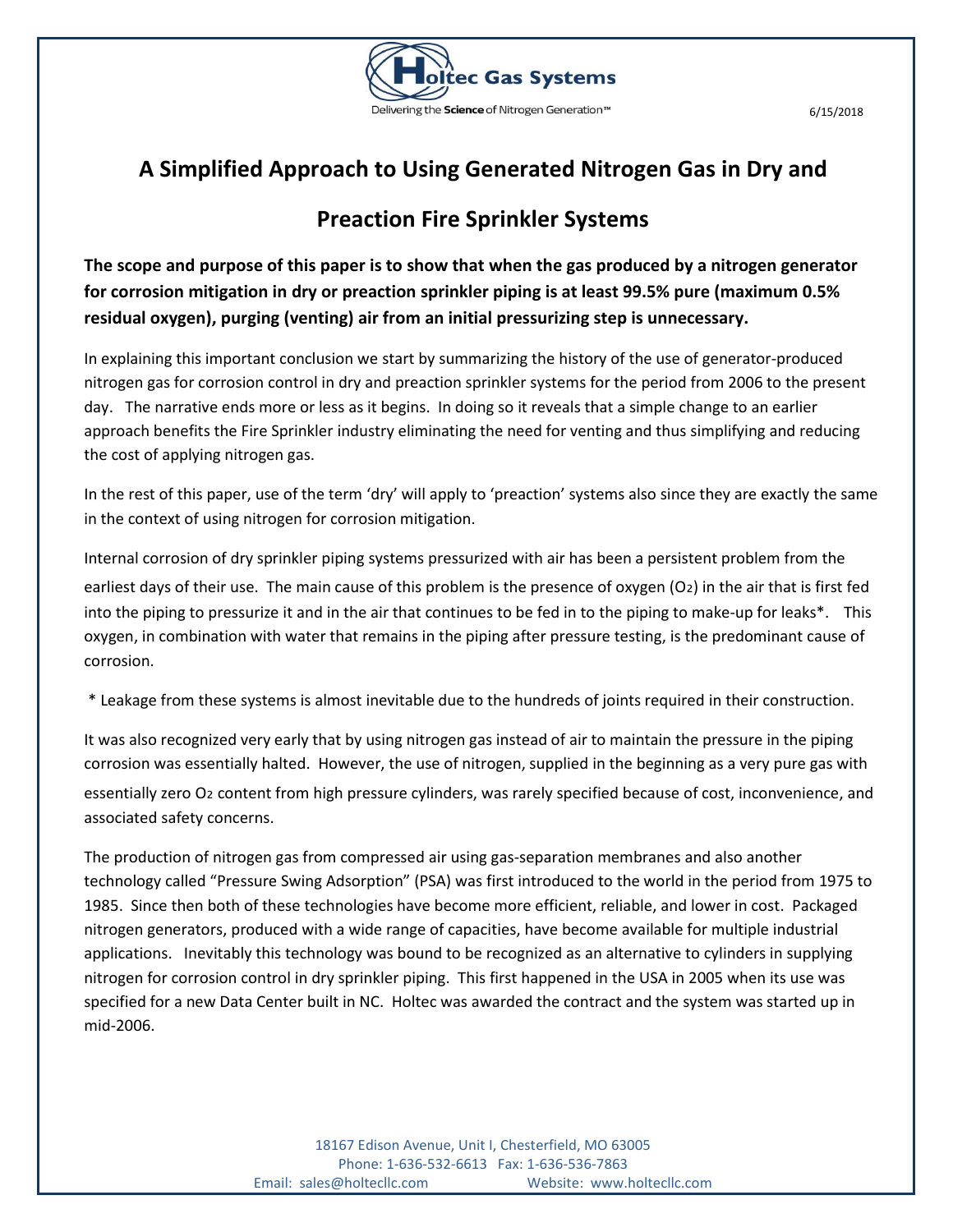

Membrane type nitrogen generators cannot efficiently produce gas with ultra-high purity so nitrogen at 99% purity (1% residual O₂) was specified in this first application. 99% pure nitrogen gas, produced by the generator at about 80 psig, feeds into a pair of nitrogen storage tanks that supply a total of 13 sprinkler systems in two riser rooms. This generator still operates flawlessly with no problems of corrosion being encountered in the sprinkler systems. Samples of pipe taken from one of the systems in 2013 were examined by a corrosion testing laboratory and found to have lost no metal to corrosion.

In 2007 two more units were supplied by Holtec to another Data Center, this time in Illinois, and these were PSA type generators again making 99% nitrogen. In 2014 the galvanized piping at this Illinois location was examined internally by corrosion specialists and found to be in excellent condition.

In 2008 the significant business potential for nitrogen generators in dry sprinkler systems became recognized. One of the first activities was to look at ways to minimize cost since this was considered to be a major hurdle to widespread introduction.

The first approach was to look into lowering the purity of the nitrogen gas since this directly leads to smaller generators. Some advice suggested that 95% purity nitrogen (5% residual O₂) would still be adequate for preventing corrosion. Six months into a twelve month test using this strategy in a real sprinkler system showed the level of protection to be extremely limited and almost no better than if air had been used! The nitrogen purity was then increased to 98%.

The second development area was related to the NFPA requirement that a dry sprinkler system must be pressurized to 40 psig within 30 minutes when being brought on line. Since the volume of compressed air used by a membrane-type generator is 3 to 4 times that of the nitrogen produced, using the air rather than using nitrogen to first pressurize the sprinkler piping was seen as a way to save cost. This air would then be purged out of the

piping over 2 to 3 weeks using controlled venting to avoid corrosion from the O<sub>2</sub> in this initial charge of air.

These two principles became the basic approach to the technology from about 2010 on. However, in mid-2013, having observed the excellent results on pipe samples recovered from the 2006 NC Data Center installation, Holtec chose to return to 99% pure nitrogen gas as was used in the systems from 2006 and 2007. Thus the level of

O<sub>2</sub> exposure in the sprinkler piping was halved in comparison to 98% nitrogen gas.

So on to the new findings, but first some basic 'technical' information:

- Corrosion is a chemical reaction between oxygen and steel (iron) that obeys well-known equations. The relationship between gas pressure and volume as also very well understood. Together, these relationships and equations can be used in simple but exact calculations
- NFPA rules allow 'new' dry sprinkler system to leak to the extent that pressure in a system is allowed to fall from 40 psig to 38.5 psig in 24 hours. For 'existing' systems, the allowable fall in pressure is to 37 psig in only 2 hours. This means that 'existing' systems are permitted to leak at a rate that is 24 times that of 'new'!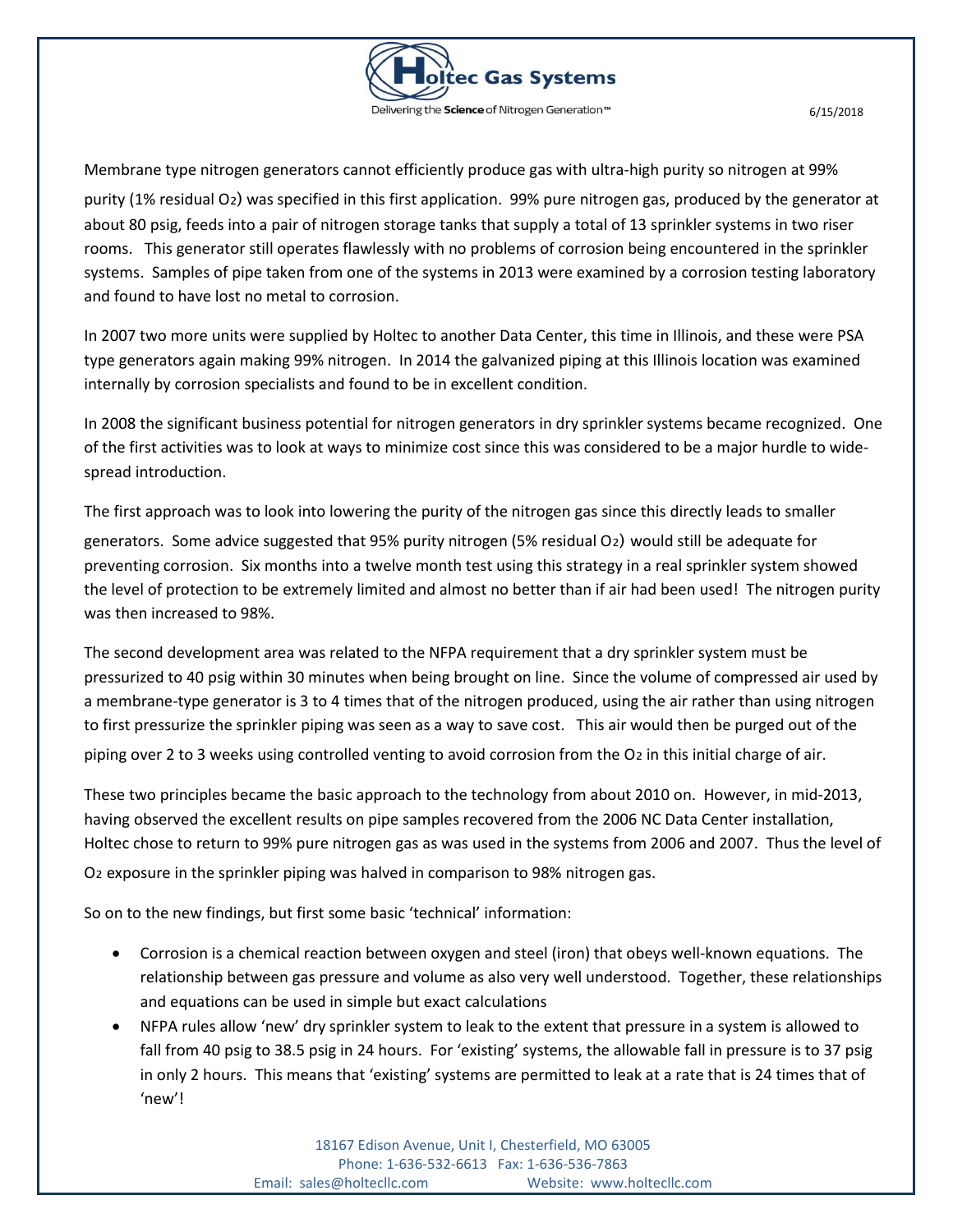

In early 2018, (in hindsight something that could have been carried out much earlier by Holtec , or indeed by any of the players that had become active in this arena), we made a series of calculations based on the above technical principles to investigate the link between the two main sources of  $O<sub>2</sub>$  entering the piping and their potential contribution to the corrosion process. To recap, these sources are, (A), oxygen in the initial pressurizing air, and (B), residual oxygen contained in the nitrogen gas being fed into piping to maintain pressure as leakage occurs. Now follows a summary of each of four calculations that demonstrate the conclusions reached. Each assumes a 500 gallon dry sprinkler system operating at 40 psig. The different cases compare oxygen exposure with 'new' and 'existing' leakage rates and also 98% nitrogen with venting, and 99.5% nitrogen without venting.

- CASE 1: A new sprinkler system is first pressurized with air, the air is purged out by a venting process, and then for one year 98% pure gas nitrogen gas is supplied to overcome leakage at the NFPA allowable rate for 'new' systems. The calculated total amount of O₂ the piping would be exposed to is **4.6 lb.**
- CASE 2: In this case the same new system is first pressurized with air but the air is not purged out. The system is also operated for one year with the same 'new system' leakage rate as case '1'. In this case the nitrogen maintaining the pressure is 99.5% (only 25% of the O<sub>2</sub> content compared to case '1'). The calculation for this scenario shows that the system would be exposed to a little less O₂, this time **4.4 lb.**
- CASE 3: Repeating case '1' with 98% nitrogen but now assuming an older system that leaks at the maximum NFPA allowable rate for an 'existing' system, the weight of O<sub>2</sub> exposure to the piping increases to 100.9 **lb.**
- CASE 4: Repeating case '3' still assuming the system is older and leaks at the maximum allowable rate for an 'existing' system but this time using 99.5% pure nitrogen, the weight of O₂ exposure is **25.3 lb. A significant reduction**!

Tabulated below is a summary showing the relative quantities of  $O<sub>2</sub>$  from the initial pressurizing of the system, (A), (with and without venting as indicated), and as a contaminant in the nitrogen fed into the piping for pressure maintenance, (B):

| <b>CASE</b> | $%$ of O <sub>2</sub><br>in $N_2$ | NFPS allowed<br>leak rate | Venting<br>applied? | $O2$ from source A<br>lb. | $O2$ from source (B)<br>lb. | Total O <sub>2</sub> exposure<br>over 1 year, lb. |
|-------------|-----------------------------------|---------------------------|---------------------|---------------------------|-----------------------------|---------------------------------------------------|
| 1.          | 2.0                               | New system                | Yes                 | 0.4                       | 4.2                         | 4.6                                               |
| 2.          | 0.5                               | New system                | No.                 | 3.4                       | 1.0                         | 4.4                                               |
| 3.          | 2.0                               | Existing system           | Yes                 | 0.1                       | 100.8                       | 100.9                                             |
| 4.          | 0.5                               | Existing system           | No.                 | $0.1*$                    | 25.2                        | 25.3                                              |

\* This low value is because the high leak rate in this case acts just like venting!

Note at this point that for every 1 lb. of O<sub>2</sub> entering the piping about 2.3 lb. of steel is potentially converted to rust!

> 18167 Edison Avenue, Unit I, Chesterfield, MO 63005 Phone: 1-636-532-6613 Fax: 1-636-536-7863 Email: sales@holtecllc.com Website: www.holtecllc.com